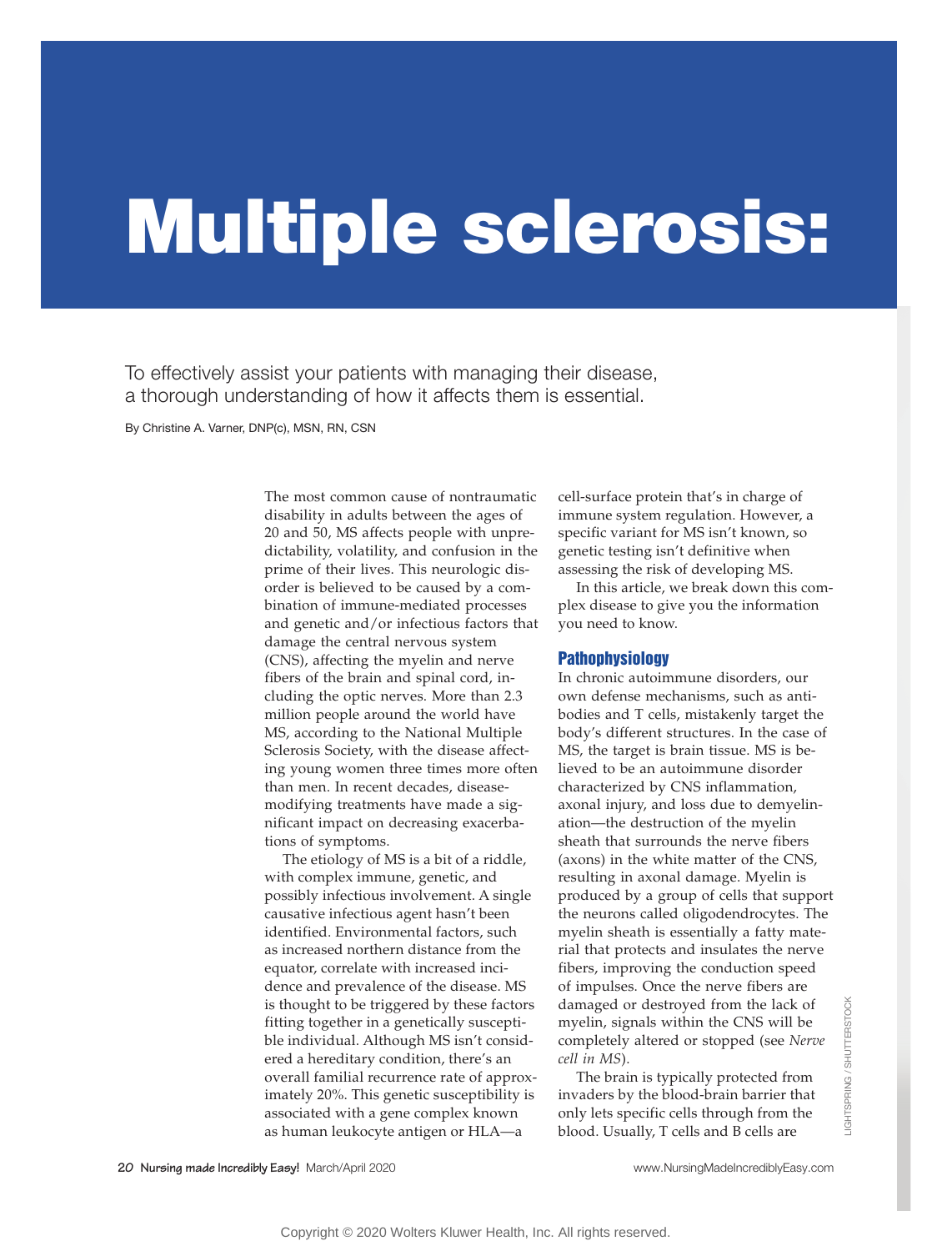

## **Solving the plaque puzzle**



Copyright © 2020 Wolters Kluwer Health, Inc. All rights reserved.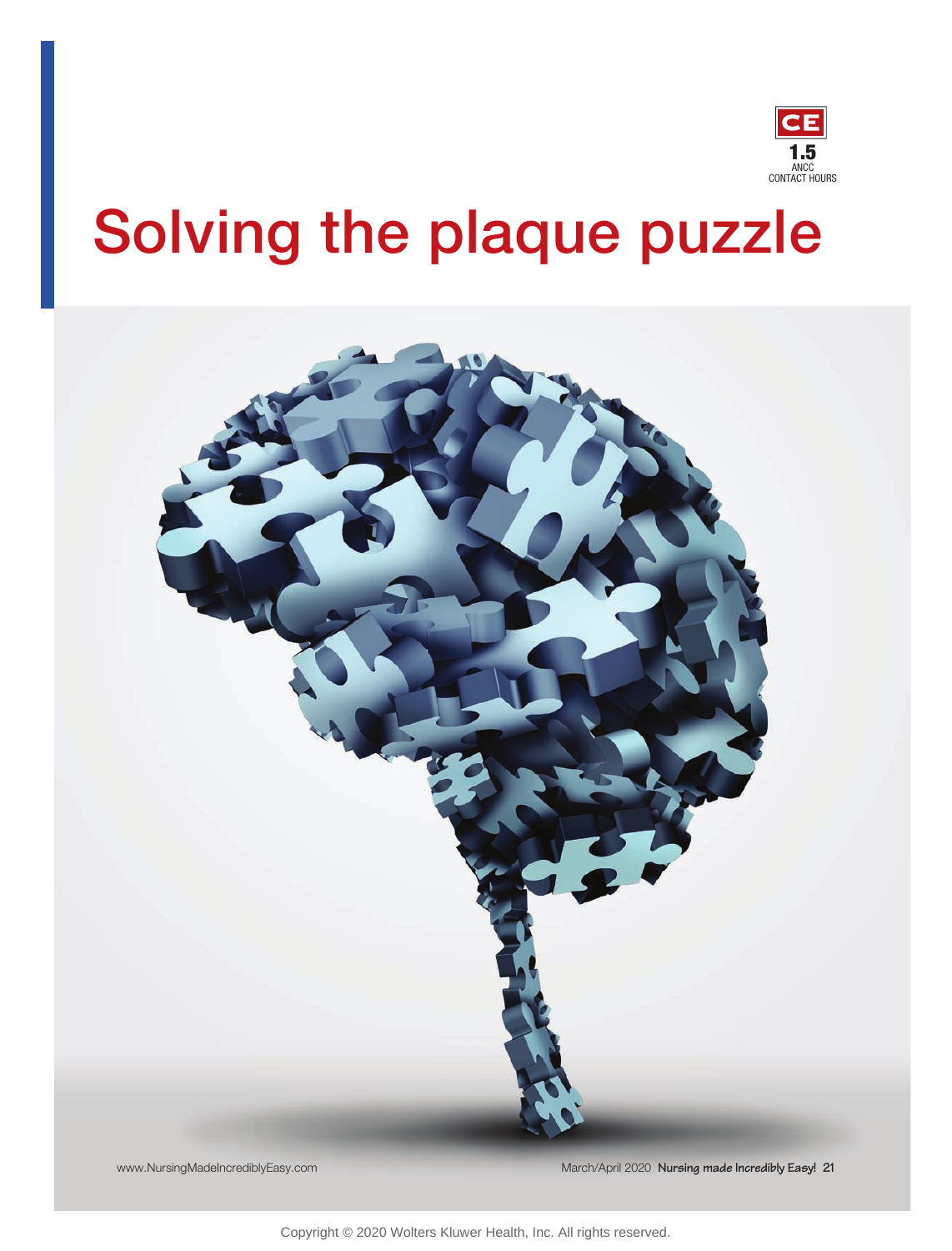

Source: Anatomical Chart Company. *Diseases and Disorders*. 3rd ed. Skokie, IL: Wolters Kluwer/Lippincott Williams & Wilkins; 2008.

required to have the right surface molecule to get through the blood-brain barrier. Once a T cell gets through, it becomes activated by whatever it encounters.

In MS, myelin activates the T cells. Once this happens, it signals the bloodbrain barrier to put out more receptors, allowing more immune cells to cross and triggering a cell-mediated reaction. In this type of response, the T cells then release cytokines, which causes vasodilation and more immune cells to get in and damage the oligodendrocytes.

The B cells make the antibodies that mark the myelin sheath proteins as being an outside invader. Once this happens, the macrophages use markers to find the myelin and destroy the oligodendrocytes. This damage causes the affected areas to grow scar tissue known as plaques. Sclerosis means scarring, hence the name of the disease to describe multiple scarring areas.

These lesions result from the immune system causing inflammation that destroys myelin. The damage causes diffuse random or patchy areas of plaque in the white matter of the CNS. Inflammation in the brain is due to inflammatory cell infiltrates and gliosis. Damage to the different areas of the CNS can result in a variety of neurologic symptoms that differ in form and severity.

## Types of MS

The four phenotypes of MS are defined by relapses and/or disease progression, and each is characterized by its own clinical course. Relapses or flares happen when the T cells cause damage to the oligodendrocytes in the CNS. Flares are defined as newly appearing neurologic symptoms in the absence of an infection or fever that last longer than 24 hours.

In relapsing-remitting MS (RRMS), patients may recover symptomatically but the damage may leave behind small residual deficits. More frequently diagnosed in women, RRMS is the most common type of MS, affecting about 85% of patients with the disease. The brain accumulates damage from the flares that increase in severity during the relapsing phase. In the remitting stage, the immune system suddenly stops the attacks, leaving the brain some time to repair the myelin (remyelination) to a limited degree. Then the immune system comes back and attacks again, causing another flare.

This cycle of relapses and remissions happens in various lengths of time between days to years. It was once thought that complete stability was happening during the remitting phase. New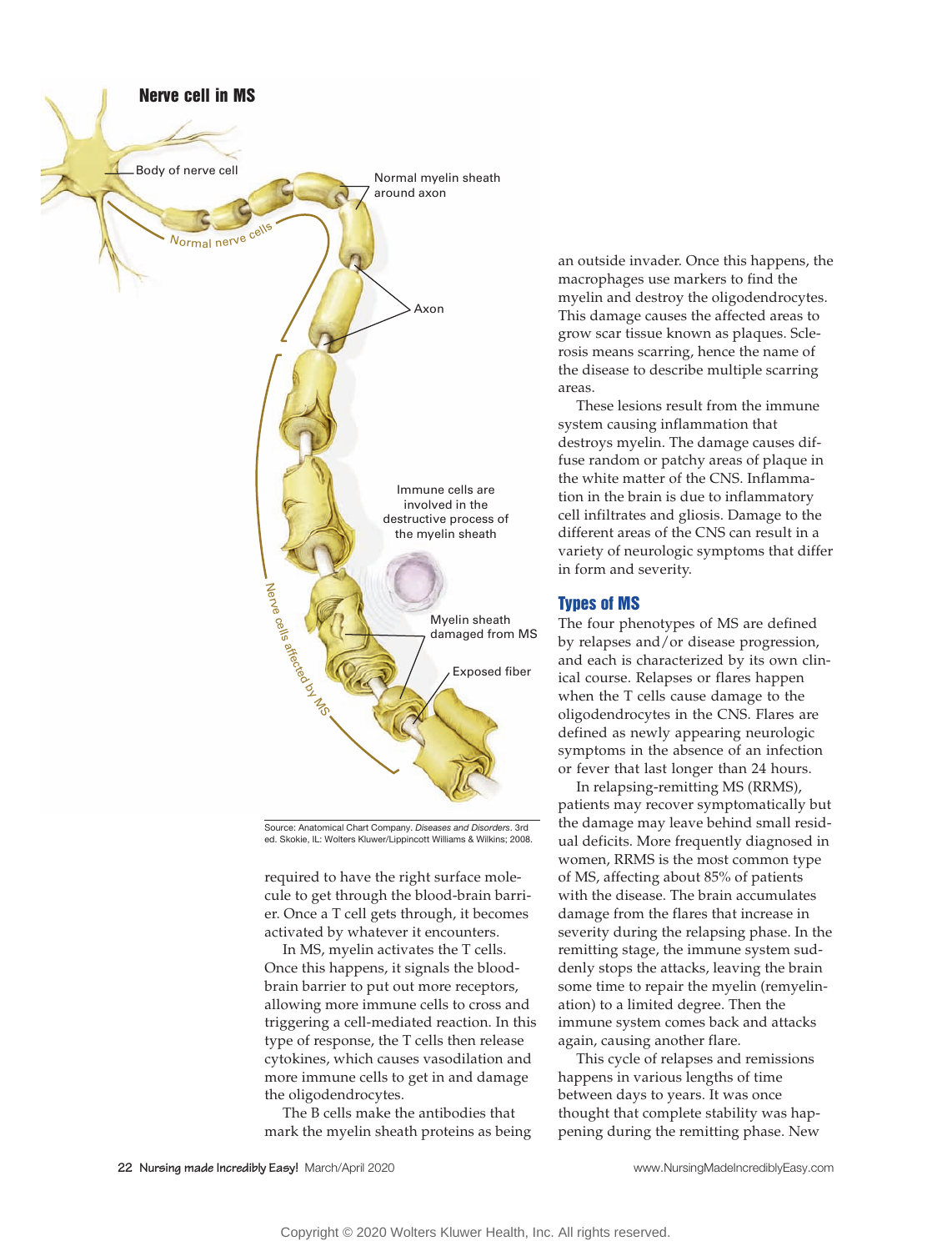research has shown that this may not be true. Continued damage can occur in both the white and gray matter of the CNS, causing cerebral atrophy or shrinking of the brain over time.

Another phenotype of MS is called clinically isolated syndrome (CIS). In CIS, the patient experiences neurologic symptoms that point to possible MS. Caused by inflammation or demyelination, these symptoms last at least 24 hours and are followed by a complete or partial recovery. CIS patients may or may not develop MS.

Secondary progressive MS (SPMS) occurs in approximately 60% of patients with RRMS, with conversion to SPMS within 10 to 15 years of initial disease onset. This type starts with the same relapsing-remitting cycle, but later in life the remitting phase stops and there's a steady progression of the disease due to the continued damage to the myelin over time.

Primary progressive MS (PPMS) is diagnosed in approximately 10% of all cases of MS. PPMS affects men and women equally and starts in the late 30s. It's similar to SPMS, but the relapses and remissions don't happen. The patient progressively gets worse over time from the primary phase of disease because the immune system continues to attack the myelin, making treatment options limited.

#### Signs and symptoms

The characteristic symptoms of MS develop depending on the area affected by the loss of neurons. The breakdown in communication between neurons in the cerebellar region of the brain causes sensory, motor, and cognitive problems known as Charcot neurologic triad.

The first part of the triad is nystagmus. In MS, nystagmus is an involuntary rapid eye movement caused by plaques in the optic nerves known as optic neuritis. These optic nerve plaques can cause vision loss, changes in peripheral vision, scotomas (blind spots in the center of the

## Understanding the myelin sheath

The myelin sheath protects and insulates the nerve fibers, improving the conduction speed of the impulses. To visualize:

**sheet**

**cheat**

- Think of an electrical cord as the nerve fiber and the myelin as the protective outer coating.
- Without this protective outer coating, touching the actual electrical wiring inside would cause a shock.
- This coating is needed for the electrical activity to make its way to the source you wish to power.

This same concept can be applied to the CNS. Nerve fibers lacking the myelin sheath won't transmit the proper signals within the CNS to power the brain and spinal cord.

visual field), diplopia (double vision), and severe pain with eye movement.

The second factor in the triad is intention tremor, which is caused by the destruction of myelin along the motor pathways in the CNS. Weakness, spasms, vibratory tremors, ataxia, and, in severe cases, paralysis may develop. Vibratory tremors are challenging to explain and invisible to others, which makes them frustrating for patients with MS. They can be described as feeling like sitting on a cell phone when the ringer is set to vibrate. Stiffness and spasticity can range from mild to severe and cause significant pain.

The third part of the triad is dysarthria stemming from plaques in the brainstem, resulting in awkward or scanning speech. Patients will sometimes substitute incorrect words in their sentences. For example, while baking a cake, the patient asks his or her family member to help with the process. The patient may say, "Please go get the milk out of the oven" when they meant to say, "Please go get the cake out of the oven." Brainstem plaques can also cause problems with unconscious movement, such as swallowing, as well as conscious movement, such as eating or talking.

Other classic symptoms of MS include sensory loss such as skin paresthesia,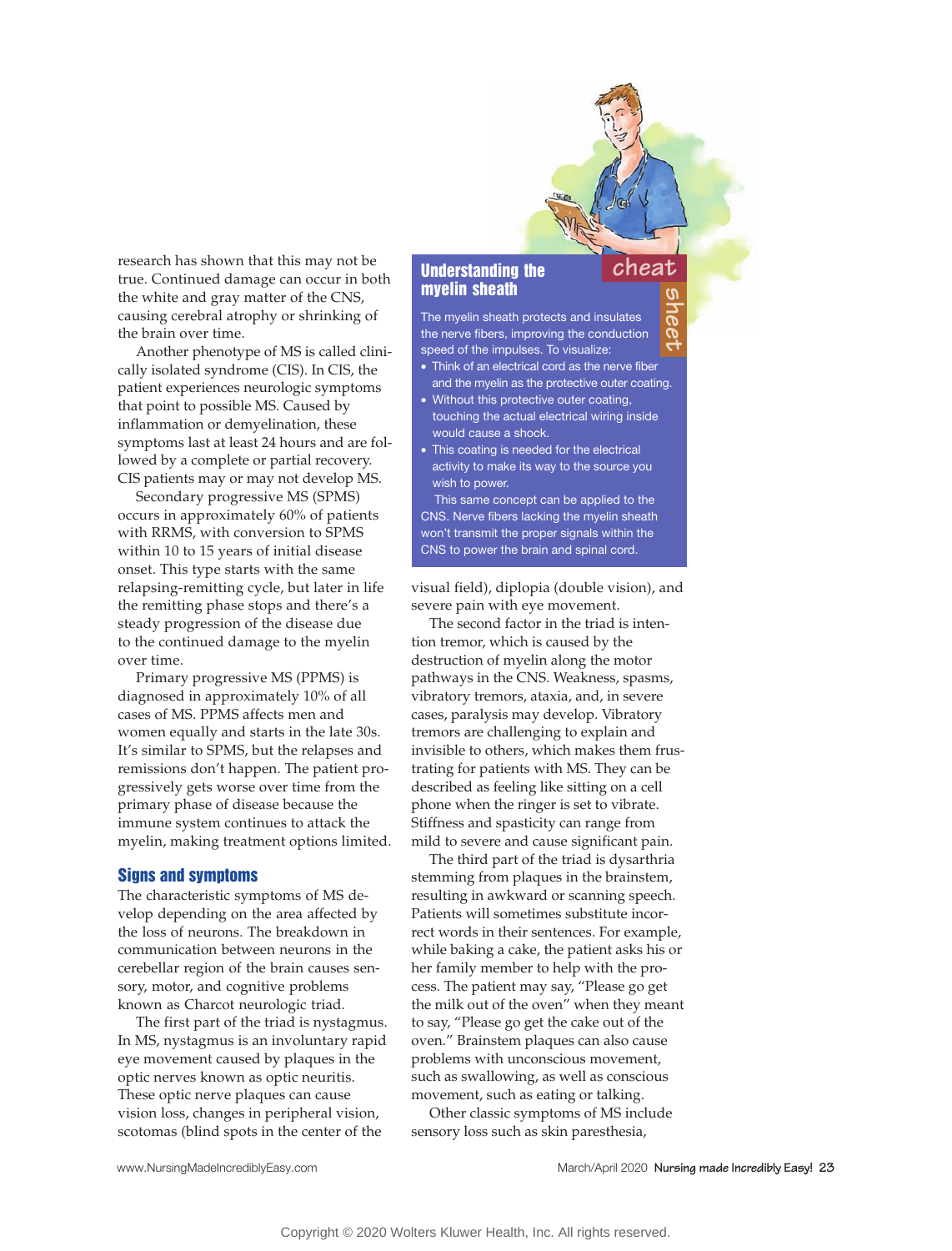## MS phenotypes

## **cheat**

- The four phenotypes of MS are defined by relapses and/or disease progression: • RRMS consists of a cycle of flares or relapses and remissions in various lengths of time from days to years. Patients may recover symptomatically, but the damage may leave behind small residual deficits. **sheet**
- CIS is characterized by neurologic symptoms that point to possible MS. Caused by inflammation or demyelination, these symptoms last at least 24 hours, followed by a complete or partial recovery. Patients may or may not develop MS.
- SPMS starts with the same relapsingremitting cycle as RRMS but later in life, patients experience a stoppage of the remitting phase and show a steady disease progression.
- PPMS is similar to SPMS but the relapses and remissions don't happen. Patients progressively get worse over time from the primary disease phase because the immune system continues to attack the myelin.

including numbness, pins-and-needles feeling, tingling, itching, and even burning. Tinnitus, hearing loss, and dizziness or vertigo may also be obstacles due to brainstem plaques. Lhermitte sign—an electric shock type sensation that moves down the spine with neck flexion—isn't specific to MS but is often reported.

Other symptoms stemming from spinal cord involvement can cause motor problems, such as painful cramping from spasticity, as well as autonomic nervous system (ANS) disorders. ANS involvement causes bowel or bladder problems, such as constipation, incontinence, urgency, nocturia, or sexual dysfunction.

Constitutional symptoms include sleep disorders, exertional exhaustion, and fatigue. Unrelenting fatigue or lassitude is the most common complaint in patients with MS, occurring about 80% of the time. Your patient may tell you it's like hitting a wall, interfering with his or her ability to perform activities of daily living. Lassitude isn't related to activity, often occurs around the same time each day, and may be worsened by heat.

Uhthoff phenomenon is a temporary worsening of MS symptoms caused by an increase in temperature. This temperature sensitivity is caused by a rise in body temperature that slows and even blocks nerve conduction of an impulse due to the demyelinating process. Uhthoff's phenomenon can cause severe lassitude in some MS patients.

Other cognitive difficulties, such as decreased attention span; depression; anxiety; and problems with concentration, memory, and judgment, have been described by patients with MS. Bilateral facial weakness or severe pain often triggered by chewing or speaking, known as trigeminal neuralgia, is also associated with MS.

## Is it MS?

MS is diagnosed by MRI with a contrast medium to detect the presence of active plaques on the brain. It will also reveal inactive lesions that may not be associated with the patient's current symptoms. There's no single lab test to definitely diagnose MS; the disease is primarily a clinical diagnosis. With cerebrospinal fluid testing, the presence of elevated protein levels and white blood cells (WBCs) may show an increase in the basic myelin protein and the presence of oligoclonal bands in most patients with MS. This finding together with clinical symptom correlation and MRI results usually forms a collective assessment in the diagnostic process.

## Medications and more

One aspect of medication management for MS involves a variety of drugs that are used to reduce the frequency of relapses and slow disease progression. Injectable immunomodulators, such as interferon beta-1a and interferon beta-1b, have antiviral properties and may modify the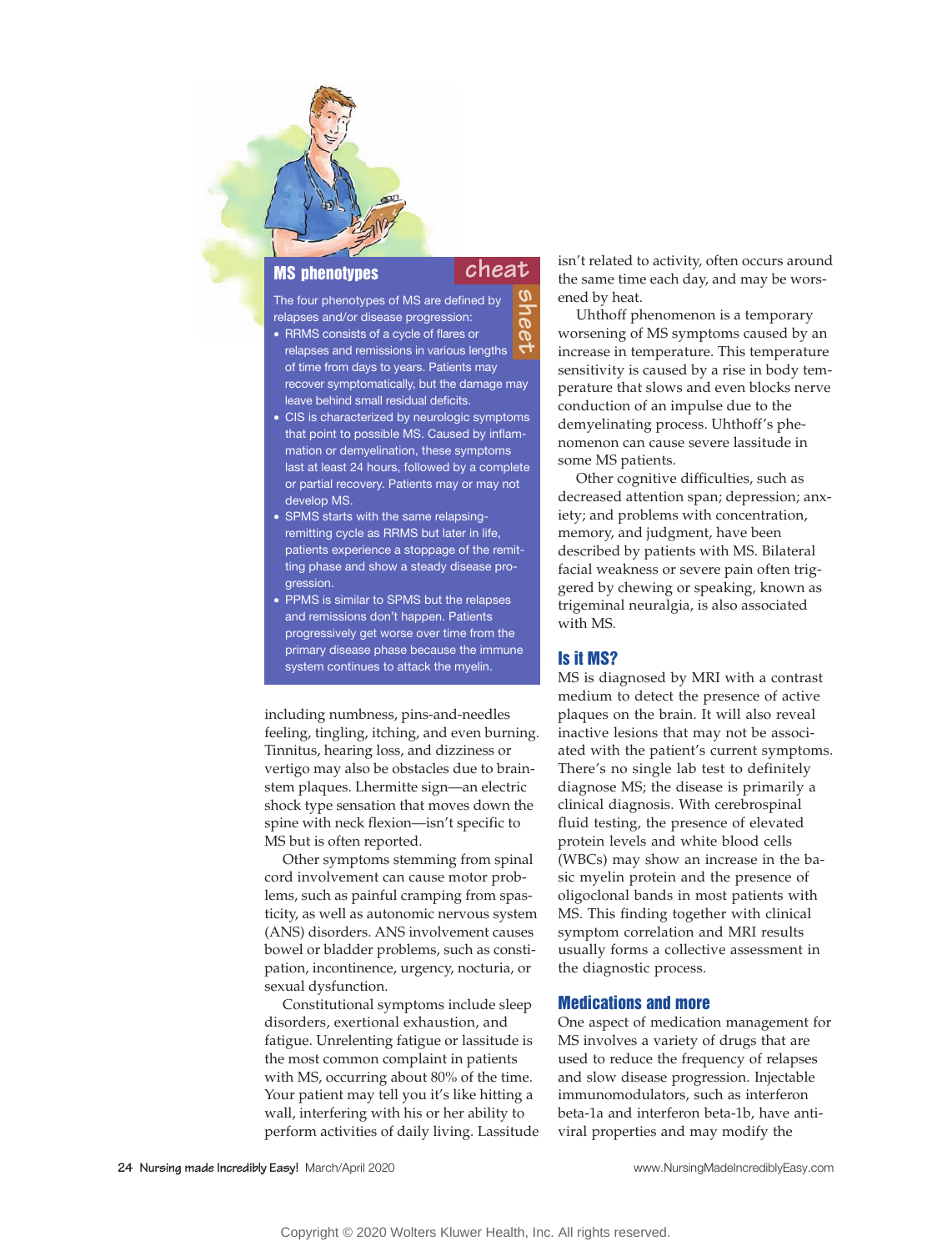

disease course. Fingolimod, teriflunomide, and dimethyl fumarate are oral immunomodulators with antioxidant properties that help protect brain cells and the spinal cord while hindering immune cell invasion. Synthetic proteins, such as injectable glatiramer acetate, are used to reduce the frequency of flares; however, randomized controlled trials to date haven't shown a reduction in disease progression. Antineoplastic, anti-inflammatory agents, such as mitoxantrone, may be used to help stop relapses. However, mitoxantrone is cardiotoxic and may increase the risk of leukemia.

The first monoclonal antibody approved for MS is natalizumab. This medication binds to WBCs, preventing more damage to the myelin sheath. It has shown promise, particularly with SPMS and PPMS, in decreasing the level of neurologic disability and frequency of relapses, but it isn't without serious risk. Ocrelizumab, an IV monoclonal antibody, targets B cells and is approved for the treatment of RRMS and early PPMS. Corticosteroids, such as dexamethasone, suppress the immune system by decreasing inflammation. They're given for a short period of time at the onset of or during an acute exacerbation. Despite the use of these FDA-approved medications, many patients with MS continue to experience symptoms, relapses, and disease progression.

Although controversial, evidence suggests that the use of cannabinoids in marijuana can be effective in minimizing spasticity and MS-related pain. Marijuana is a schedule I controlled substance that comes in several formulations. One formulation is from the cannabis sativa plant. These botanicals are legal in many states for medical use, including MS management. Overall, data suggest the use of cannabinoids may decrease the severity of muscle spasticity and neuropathic pain in patients with MS. Other alternative therapies are often used, such as reflexology, Reiki, massage, meditation, and acupuncture. The use of

#### key points

#### **Nursing Interventions**

When caring for a patient with MS, the following nursing interventions should be implemented:

- refer the patient to physical therapy to assist with mobility and balance
- implement fall prevention strategies
- assess for medication adverse reactions
- provide patient and family education, particularly for invisible symptoms like fatigue
- focus on energy conservation techniques and cooling strategies
- assess the patient's mental health and evaluate his or her level of social isolation
- connect the patient with support groups online or in your area
- discuss the benefits of journaling to track symptoms and recognize triggers.

these therapies may increase quality of life in some patients with MS.

## Your role

Interdisciplinary treatment is the key to effective management given the wide variety of neurologic symptoms that can arise in MS. Working with patients to manage their symptoms is crucial. These symptoms not only affect them physically, but also psychologically, socially, and professionally.

Visible symptoms such as ataxia require a referral for physical therapy, which may assist the patient with the use of mobility aids, strengthening exercises, balance, and fall prevention. Dalfampridine has been shown to improve walking speed in patients with MS. Tremors and other movement disorders, such as spasticity and restless legs syndrome, can be the most debilitating aspects of MS. Onabotulinum toxin A injected into specific muscles has been shown to improve dystonia. Gamma-aminobutyric acid agonists, such as diazepam and baclofen, work by inhibiting the transmission of nerve cells in the brain to allow for muscle relaxation. Anticholinergic drugs are used to help spasms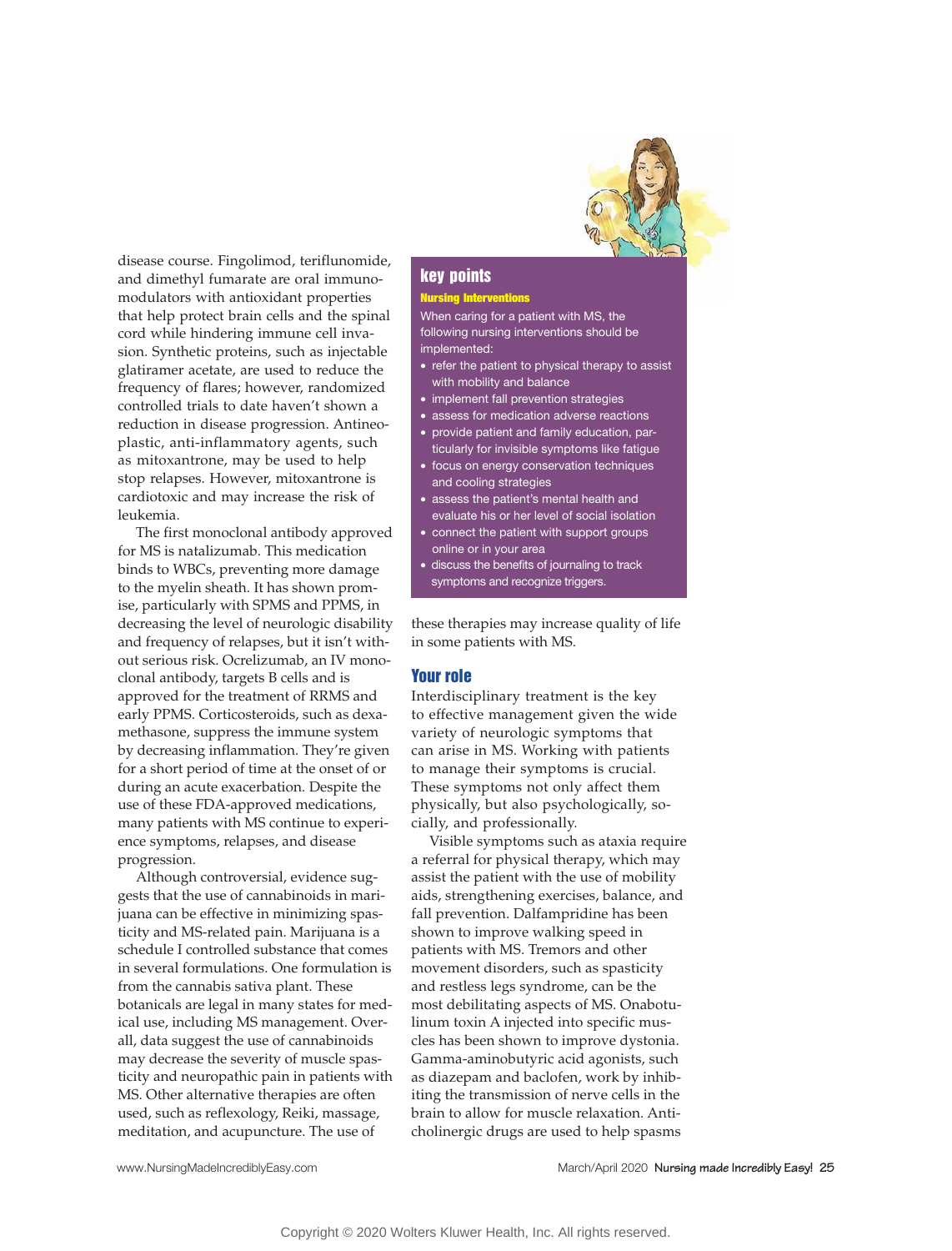

by blocking the effect of acetylcholine in the brain. Antiepileptic drugs such as gabapentin can help with the chronic pain associated with dystonia. Understanding these medications and their implications in the management of MS is essential because all of them have adverse reactions; patient education is key.

Fatigue is a major factor for these patients because it affects the ability to perform daily roles, mood, and overall quality of life. It's considered an invisible symptom that's easily misinterpreted as laziness or disinterest. You can help patients with MS by educating them on energy-conservation techniques, the use of mobility aids, and cooling strategies. Lassitude can be exacerbated by excessive heat, so the use of air conditioning or cooling vests may help. Allowing for frequent rest periods is important and enables patients to conserve energy for other activities. Amantadine and modafinil are medications approved for primary MS fatigue.

It's important to understand that fatigue may cause social isolation. One metaphor used for patients with MS is called the spoon theory. Spoons are used to define a unit of energy. The energy in MS may be limited and can depend on how a patient sleeps, his or

## did you know?

To get through the blood-brain barrier, the T and B cells need to have the right surface molecule. Essentially, it's like having the correct QR code on your movie ticket. You may have a ticket, but you need the right code to get into the movie you wish to see. B cells are responsible for attacking invaders outside the cells. Once a T cell gets through, it becomes activated by whatever it encounters. In MS, it's myelin that activates the T cells.

Now, imagine opening the side door of the movie theater once you're inside to let all your friends join you. When the T cells become activated, it signals the blood-brain barrier to put out more receptors, allowing more immune cells to cross. In this cell-mediated reaction, the T cells release cytokines, which causes vasodilation that leads to more immune cells getting in and damage to the oligodendrocytes. Once you open the side door of the movie theater, not only are your friends running in, so is the rest of the neighborhood.

## on the web

**Mayo Clinic:** www.mayoclinic.org/diseasesconditions/multiple-sclerosis/symptomscauses/syc-20350269 **Medline Plus:** https://medlineplus.gov/ multiplesclerosis.html **MS International Foundation:** www.msif.org **Multiple Sclerosis Association of America:** www.mymsaa.org **Multiple Sclerosis Foundation:**  https://msfocus.org **National Multiple Sclerosis Society:** www.nationalmssociety.org

her stress level, and pain. These patients need to worry about the effects of their actions because they start out with a limited amount of spoons each day. Ordinary, simple tasks such as showering or getting dressed utilize spoons. Theoretically, patients may use up multiple spoons within a short period of time, leaving them without the energy they need to make it through the rest of the day.

Teach patients and their families that it's okay to slow down. Both patients and family members need to understand that accomplishing every daily task may not be possible. Conserving their spoons for things they really want to do may help. Surrounding themselves with supportive people as they learn to live with the disease is also beneficial. Connect patients with support groups in your area.

Lastly, help patients with MS understand that their symptoms are unpredictable and may differ. Keeping a journal of how they feel and what their symptoms are can assist with determining triggers and recognizing flares.

#### Improved quality of life

Although there's no cure for MS, newer treatments may slow disease progression.

**26 Nursing made Incredibly Easy!** March/April 2020 www.NursingMadeIncrediblyEasy.com